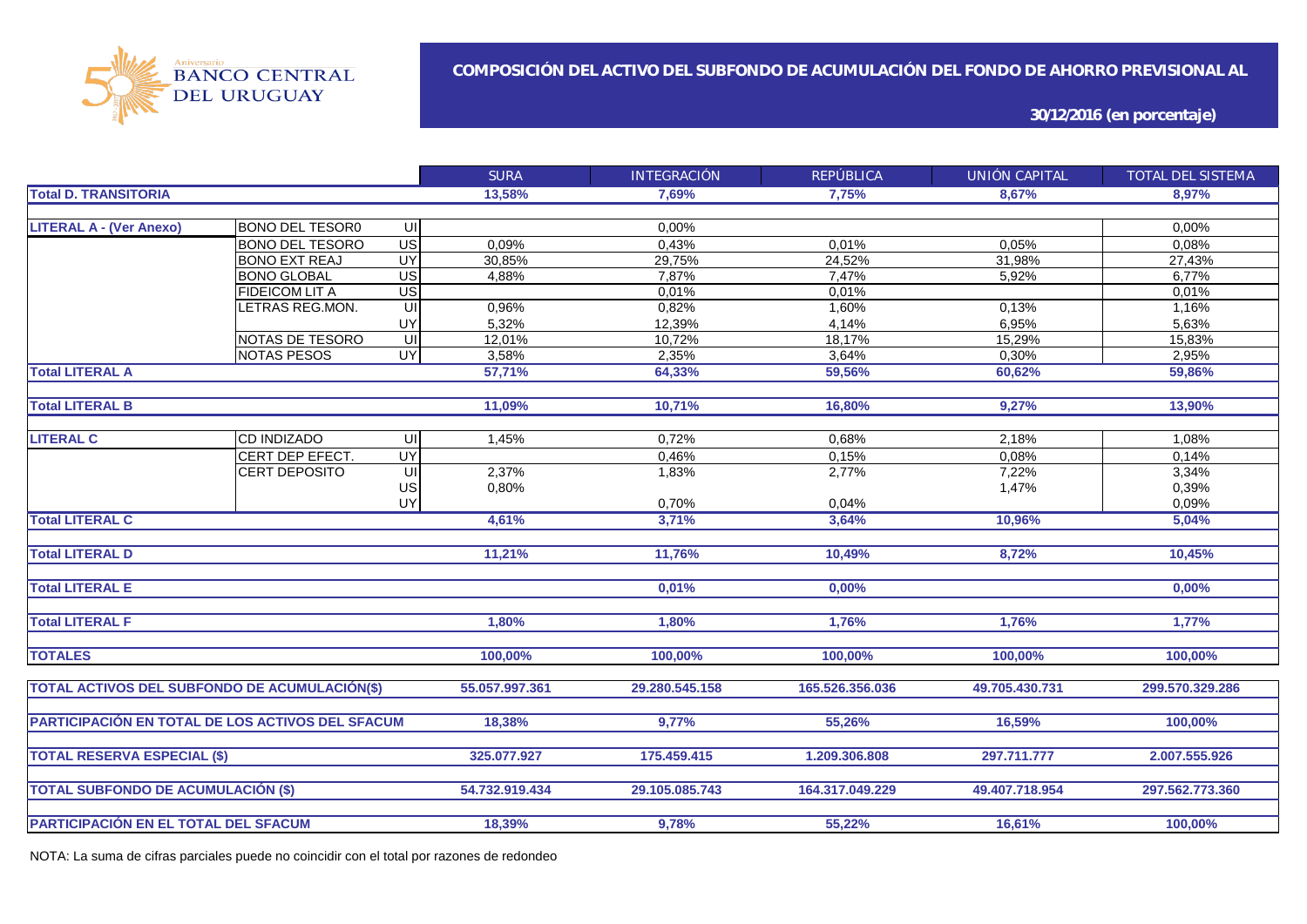# **A N E X O**

### **MAYOR O IGUAL AL 2% DEL SUBFONDO DE ACUMULACIÓN** *30/12/16* **DETALLE DE LOS INSTRUMENTOS QUE COMPONEN EL LITERAL A CON PARTICIPACIÓN**

| COMPOSICIÓN LITERAL                                 | "A"                         |    |        |                                   |
|-----------------------------------------------------|-----------------------------|----|--------|-----------------------------------|
| <b>TIPO DE INSTRUMENTO</b>                          | <b>INSTRUMENTO</b>          |    |        | MONEDA % S/ACT FAP TOT. SISTEMA % |
| <b>BONOS DEL TESORO (BT - BL)</b>                   | <b>INSTRUMENTOS VARIOS</b>  | UI | 0,00%  |                                   |
|                                                     | <b>INSTRUMENTOS VARIOS</b>  | US | 0.08%  |                                   |
|                                                     | <b>SUB TOTAL</b>            |    |        | 0,08%                             |
| <b>BONOS EXTERNOS REAJUSTABLES (BEUY)</b>           | BEUY 00060 R270405EUYF      | UY | 5,67%  |                                   |
|                                                     | BEUY 00060 R281215EUYF      | UY | 7,70%  |                                   |
|                                                     | BEUY 00060 R300710EUYF      | UY | 7,43%  |                                   |
|                                                     | BEUY 00060 R370626EUYF      | UY | 4.91%  |                                   |
|                                                     | <b>INSTRUMENTOS VARIOS</b>  | UY | 1,72%  |                                   |
|                                                     | <b>SUB TOTAL</b>            |    |        | 27,43%                            |
| <b>BONOS GLOBALES (BE)</b>                          | BE 00060 F271027EUSF        | US | 3,02%  |                                   |
|                                                     | <b>INSTRUMENTOS VARIOS</b>  | US | 3,75%  |                                   |
|                                                     | <b>SUB TOTAL</b>            |    |        | 6,77%                             |
| <b>FIDEICOMISOS FINANCIEROS (FA)</b>                | <b>INSTRUMENTOS VARIOS</b>  | US | 0,01%  |                                   |
|                                                     | <b>SUB TOTAL</b>            |    |        | 0,01%                             |
| LETRAS DE REGULACIÓN MONETARIA (LBUI)               | <b>INSTRUMENTOS VARIOS</b>  | UI | 1,16%  |                                   |
|                                                     | <b>SUB TOTAL</b>            |    |        | 1,16%                             |
| LETRAS DE REGULACIÓN MONETARIA CUPÓN 0 (LRM Y LRUI) | <b>INSTRUMENTOS VARIOS</b>  | UY | 5,63%  |                                   |
|                                                     | <b>SUB TOTAL</b>            |    |        | 5,63%                             |
| <b>NOTAS DEL TESORO (NAUI)</b>                      | NAUI 0006000013EUIF20250525 | UI | 2,93%  |                                   |
|                                                     | NAUI 0006000016EUIF20190127 | UI | 4,54%  |                                   |
|                                                     | NAUI 0006000019EUIF20220927 | UI | 2,05%  |                                   |
|                                                     | <b>INSTRUMENTOS VARIOS</b>  | UI | 6,32%  |                                   |
|                                                     | <b>SUB TOTAL</b>            |    |        | 15,83%                            |
| <b>NOTAS PESOS</b>                                  | NA 0006000008EUYF20200729   | UY | 2,53%  |                                   |
|                                                     | <b>INSTRUMENTOS VARIOS</b>  | UY | 0,42%  |                                   |
|                                                     | <b>SUB TOTAL</b>            |    |        | 2,95%                             |
| <b>TOTAL INSTRUMENTOS LITERAL 'A'</b>               |                             |    | 59.86% | 59.86%                            |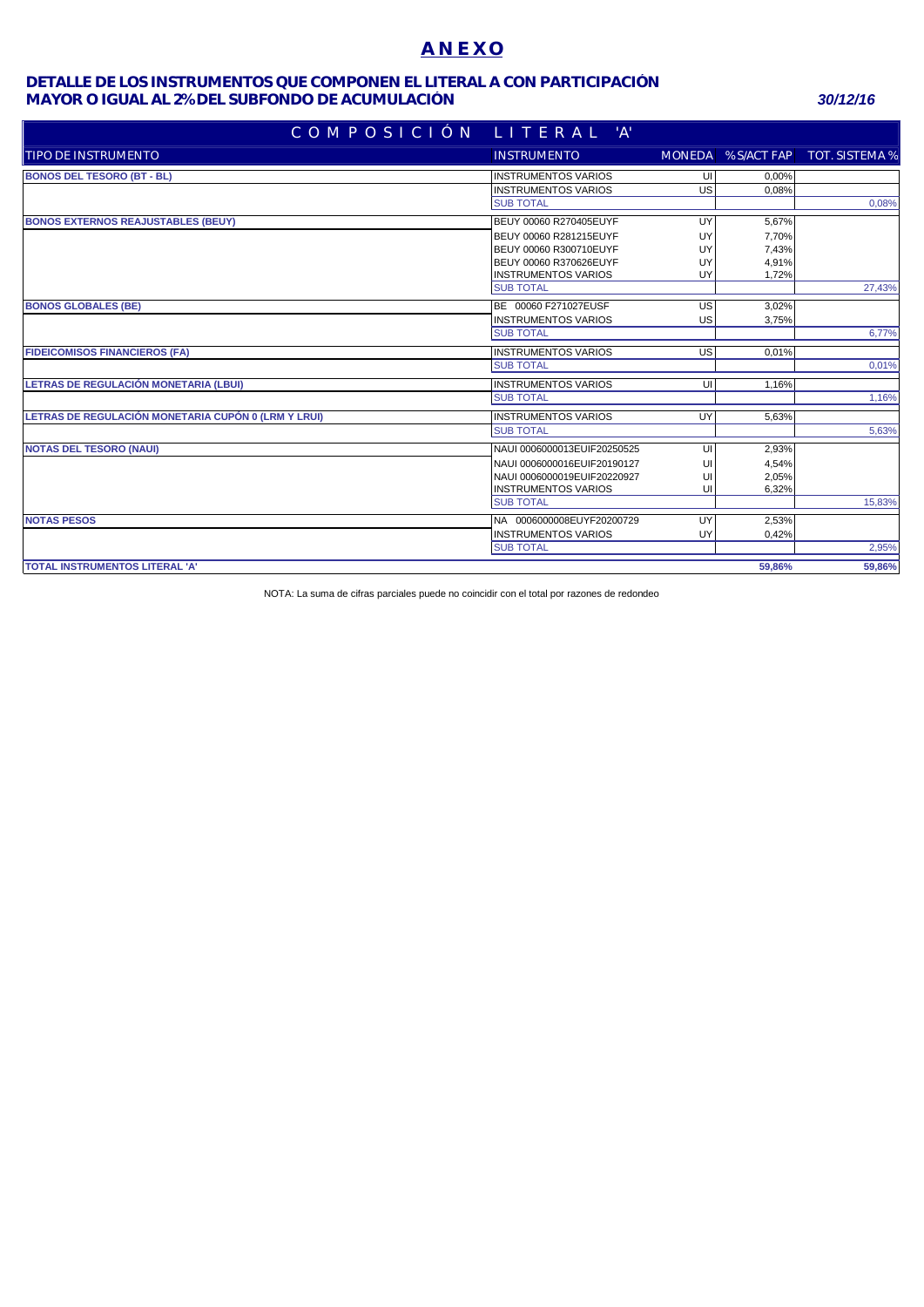

### **COMPOSICIÓN DEL ACTIVO DEL SUBFONDO DE RETIRO DEL FONDO DE AHORRO PREVISIONAL AL**

**30/12/2016 (en porcentaje)**

|                                                        |                        |                 | <b>SURA</b>   | <b>INTEGRACIÓN</b> | REPÚBLICA     | UNIÓN CAPITAL  | TOTAL DEL SISTEMA |
|--------------------------------------------------------|------------------------|-----------------|---------------|--------------------|---------------|----------------|-------------------|
| <b>Total D. TRANSITORIA</b>                            |                        |                 | 10,62%        | 8,04%              | 4,80%         | 2,15%          | 5,50%             |
|                                                        |                        |                 |               |                    |               |                |                   |
| <b>LITERAL G - (Ver Anexo)</b>                         | <b>BONO DEL TESOR0</b> | UI              | 0,50%         | 0,06%              | 0,41%         | 0,96%          | 0,48%             |
|                                                        | <b>BONO DEL TESORO</b> | US              |               | 0.88%              | 0,20%         | 0.91%          | 0,32%             |
|                                                        | <b>BONO EXT REAJ</b>   | UY              | 0,84%         | 3,69%              | 3,14%         | 3,99%          | 2,95%             |
|                                                        | <b>BONO GLOBAL</b>     | $\overline{US}$ | 0,03%         | 0,13%              | 0,00%         |                | 0,02%             |
|                                                        | LETRAS REG.MON.        | UI              | 10,41%        | 10,18%             | 16,77%        | 11,31%         | 14,57%            |
|                                                        |                        | UY              | 29,43%        | 33,72%             | 16,14%        | 26,53%         | 20,82%            |
|                                                        | NOTAS DE TESORO        | UI              | 16,83%        | 12,68%             | 17,49%        | 25,12%         | 18,21%            |
|                                                        | <b>INOTAS PESOS</b>    | UY              | 10,13%        | 11,24%             | 17,02%        | 2,57%          | 13,47%            |
| <b>Total LITERAL G</b>                                 |                        |                 | 68,19%        | 72,58%             | 71,15%        | 71,41%         | 70,83%            |
|                                                        |                        |                 |               |                    |               |                |                   |
| <b>LITERAL H</b>                                       | <b>CERT DEP EFECT.</b> | <b>UY</b>       |               |                    | 0,11%         | 0,83%          | 0,19%             |
|                                                        | <b>CERT DEPOSITO</b>   | UI              | 10,05%        | 9,81%              | 10,24%        | 12,77%         | 10,56%            |
|                                                        |                        | US              |               |                    | 1,75%         | 1,51%          | 1,34%             |
|                                                        |                        | UY              |               |                    | 1.10%         |                | 0,70%             |
| <b>Total LITERAL H</b>                                 |                        |                 | 10,05%        | 9,81%              | 13,20%        | 15,11%         | 12,79%            |
|                                                        |                        |                 |               |                    |               |                |                   |
| <b>Total LITERAL I</b>                                 |                        |                 | 8,33%         | 6,65%              | 7,86%         | 8,35%          | 7,93%             |
| <b>Total LITERAL J</b>                                 |                        |                 |               |                    |               |                |                   |
|                                                        |                        |                 |               |                    | 0,00%         |                | 0,00%             |
| <b>Total LITERAL K</b>                                 |                        |                 | 2,81%         | 2,92%              | 2,98%         | 2,98%          | 2,95%             |
|                                                        |                        |                 |               |                    |               |                |                   |
| <b>TOTALES</b>                                         |                        |                 | 100,00%       | 100,00%            | 100,00%       | 100.00%        | 100,00%           |
|                                                        |                        |                 |               |                    |               |                |                   |
| <b>TOTAL ACTIVOS DEL SUBFONDO DE RETIRO(\$)</b>        |                        | 9.955.376.055   | 4.213.707.124 | 41.778.718.253     | 9.687.771.080 | 65.635.572.512 |                   |
|                                                        |                        |                 |               |                    |               |                |                   |
| <b>PARTICIPACIÓN EN TOTAL DE LOS ACTIVOS DEL SFRET</b> |                        |                 | 15,17%        | 6,42%              | 63,65%        | 14,76%         | 100,00%           |